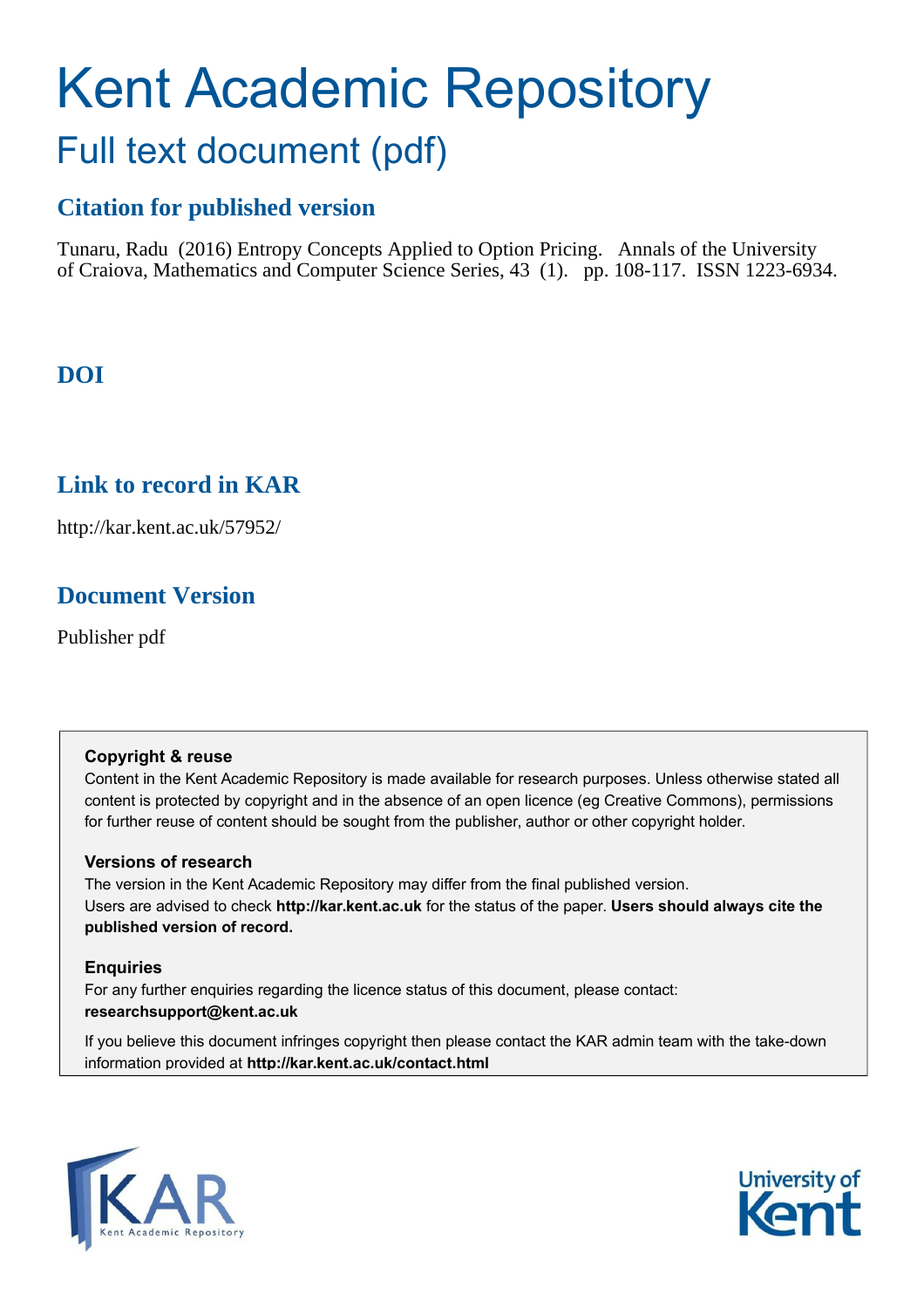*Dedicated to Marius Iosifescu on the occasion of his 80th anniversary*

## Entropy Concepts Applied to Option Pricing

Radu Tunaru

Abstract. Uncertainty is one of the most important concept in financial mathematics applications. In this paper we review some important aspects related to the application of entropy-related concepts to option pricing. The Kullback-Leibler information divergence and the informational energy introduced by Onicescu are the main tools investigated in this paper. We highlight a necessary condition that must be verified when obtaining the probability distribution minimising the Kullback-Leibler information divergence. Deriving a probability distribution by optimising the information energy has some pitfalls that are discussed in this paper.

2010 Mathematics Subject Classification. 91G70, 91G20, 62E10. Key words and phrases. Kullback-Leibler divergence measure, informational energy, option pricing, optimisation.

### 1. Motivation

1.1. Entropy Probabilistic Concepts in Finance. In probability and statistics, several entropy-related concepts have been successfully defined and applied, starting with the Shannon entropy as described in [Shannon, 1948], then the Kullback-Leibler information divergence measure, introduced by [Kullback and Leibler, 1951] and [Kullback, 1959]. The principle of maximum entropy has been used to define a new family of estimators that can be applied with limited dependent data, when the usual estimation principles like maximum likelihood and least squares fail, see [Csiszar, 1991], [A. Golan and Miller, 1996]. Quite often entropy optimisation methods are designed in conjunction with moment matching conditions. A modern approach to inference problems, including stochastic inverse problems, can be found in [Judge and Mittelhammer, 2012].

In Economics and Finance the entropy related concepts found a natural bedrock of applications and problems for which they offered an elegant solution. Early considerations were described in [Theil, 1967], arguable the first one to draw a line between economics and information theory and [Georgescu-Roegen, 1971], who made a link between economics and physics for environmental economics. [Buchen and Kelly, 1996] and [Stutzer, 1996], who were among the first to derive thew maximum entropy distribution of an asset inferred from option prices.

[Avellaneda et al., 1997], [Avellaneda, 1998] advocated calibrating volatility surfaces using the relative-entropy minimization principle. [Bariviera et al., 2016] used the complexity-entropy causality plane to detect an abnormal movement of LIBOR series around the 2007 crisis.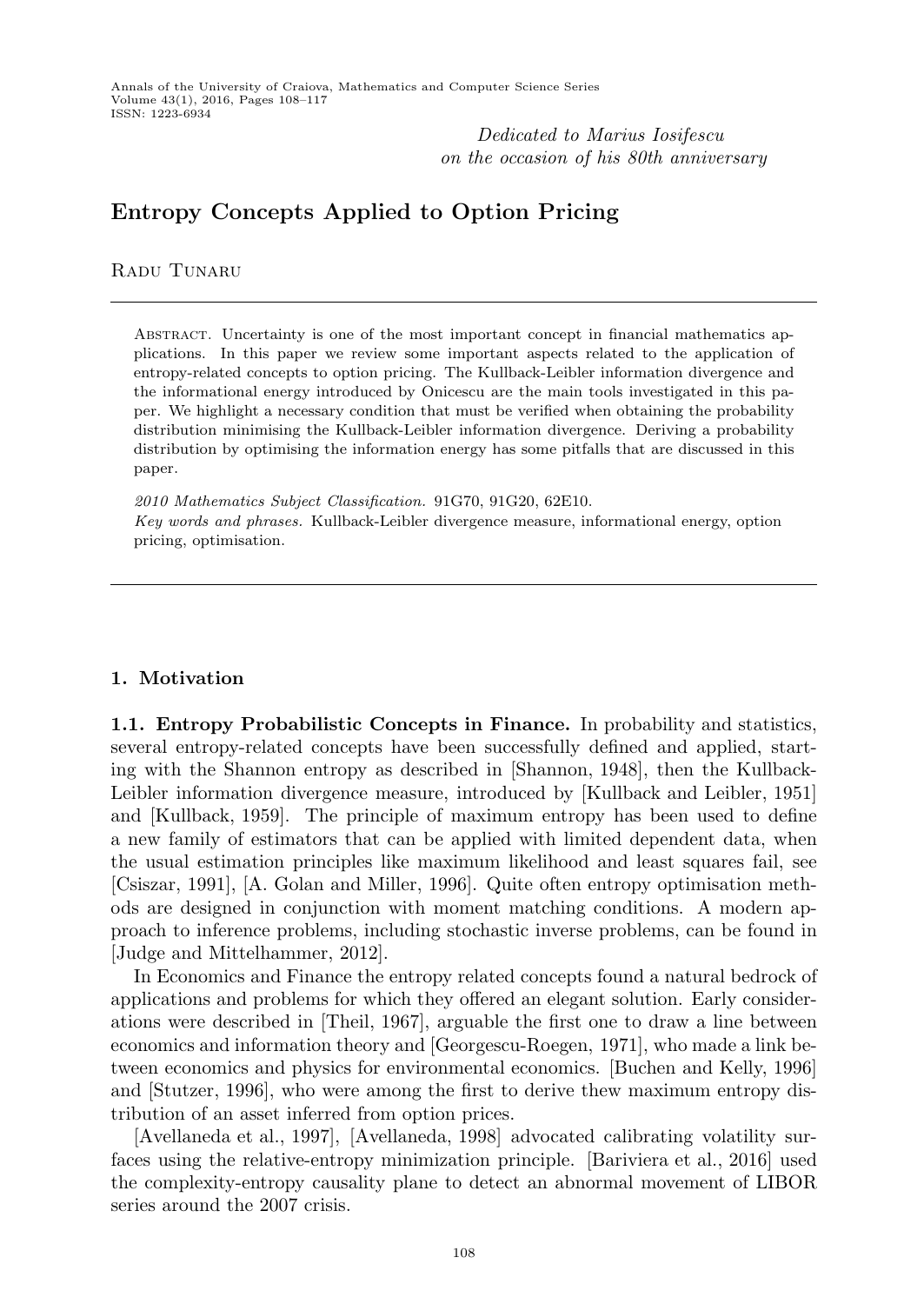In a series of papers, [Gulko, 1999a, Gulko, 1999b, Gulko, 2002], Les Gulko reformulated some of the most important ideas related to efficient market hypothesis, bond option pricing and stock option pricing. He showed that Black-Scholes-type formulae reappear under a new set of assumptions based on maximum-entropy formalism.

This paper is structured as follows. In section 2 we describe the modelling set-up for option pricing and the mathematical problem that must be solved in order to derive the probability distribution to be used for option pricing. Our contribution is discussed in section 3. The section 4 contains the main conclusions and some relevant ideas of further research in this area.

#### 2. Modelling set-up

2.1. The Kullback-Leibler Information Divergence. One of the most famous measures of discrimination of information between two probability measures, or more applied, two probability density functions, is the Kullback-Leibler information divergence defined in [Kullback, 1959] and [Kullback and Leibler, 1951]. An axiomatic derivation of this measure has been proposed by [Tunaru, 1992].

For a continuous random variable X that may be associated with *two* probability distributions  $P$  and  $Q$ , the Kullback-Leibler information divergence is defined by the formula

$$
I(P;Q) = \int_{-\infty}^{\infty} p(x) \ln \frac{p(x)}{q(x)} dx
$$
 (1)

where  $p$  and  $q$  are the probability densities of the probability measures  $P$  and  $Q$  with respect to the Lebesgue measure<sup>1</sup>.

2.2. The Optimisation Problem. From a financial mathematics point of view we consider a traded asset with the price process denoted generically by S. Since we are mainly concern with one-period modelling we consider that  $S_0$  is the value of the asset now<sup>2</sup> at time  $t_0$  and we need to evaluate the price of a contingent claim contract paying only at fixed maturity  $T > 0$  the payoff  $\Psi(S_T)$ . We assume that we are in a competitive Arrow-Debreu economy and we consider that there is a sequence of values  $S_{t_1}, S_{t_2}, \ldots, S_{t_n}$  observed in the past, so  $t_n < t_{n-1} < \ldots t_1 < t_0$ . Hence, today the analyst has an empirical probability density distribution  $g$  constructed from the observed returns series given by  $R_i = \ln\left(\frac{S_{t_{i-1}}}{S_{t_i}}\right)$  $s_{t_i}$ for all  $i \in \{1, \ldots n\}$ . We can assume without loss of generality that  $t_0 \equiv 0$  and that the frequency interval of observation  $t_i-t_{i-1}=T$ . This is necessary such that information scaling effects on the probability distributions are captured correctly.

The investor is interested in finding out the probability distribution  $f$  of  $S_T$  in order to determine the price of the payoff  $\Psi(S_T)$  now, at time  $t_0 \equiv 0$ . Since the party in the financial contract that is selling, i.e. that will have to make the payment  $\Psi(S_T)$ at maturity  $T$ , will need to take into consideration a wide range of possible scenarios, the density  $f$  should reflect the maximum degree of uncertainty.

As it is common in finance we assume that we know  $S_0$ , the volatility parameter  $\sigma > 0$  that is the standard deviation of  $R_T$  and  $p(0,T)$  the price of a zero-coupon

<sup>&</sup>lt;sup>1</sup>Given the applied nature of this paper we can safely assume that for all practical purposes all probability spaces are endowed with the Lebesgue measure.

<sup>&</sup>lt;sup>2</sup>Without reduction of complexity we can assume that  $t_0 = 0$ .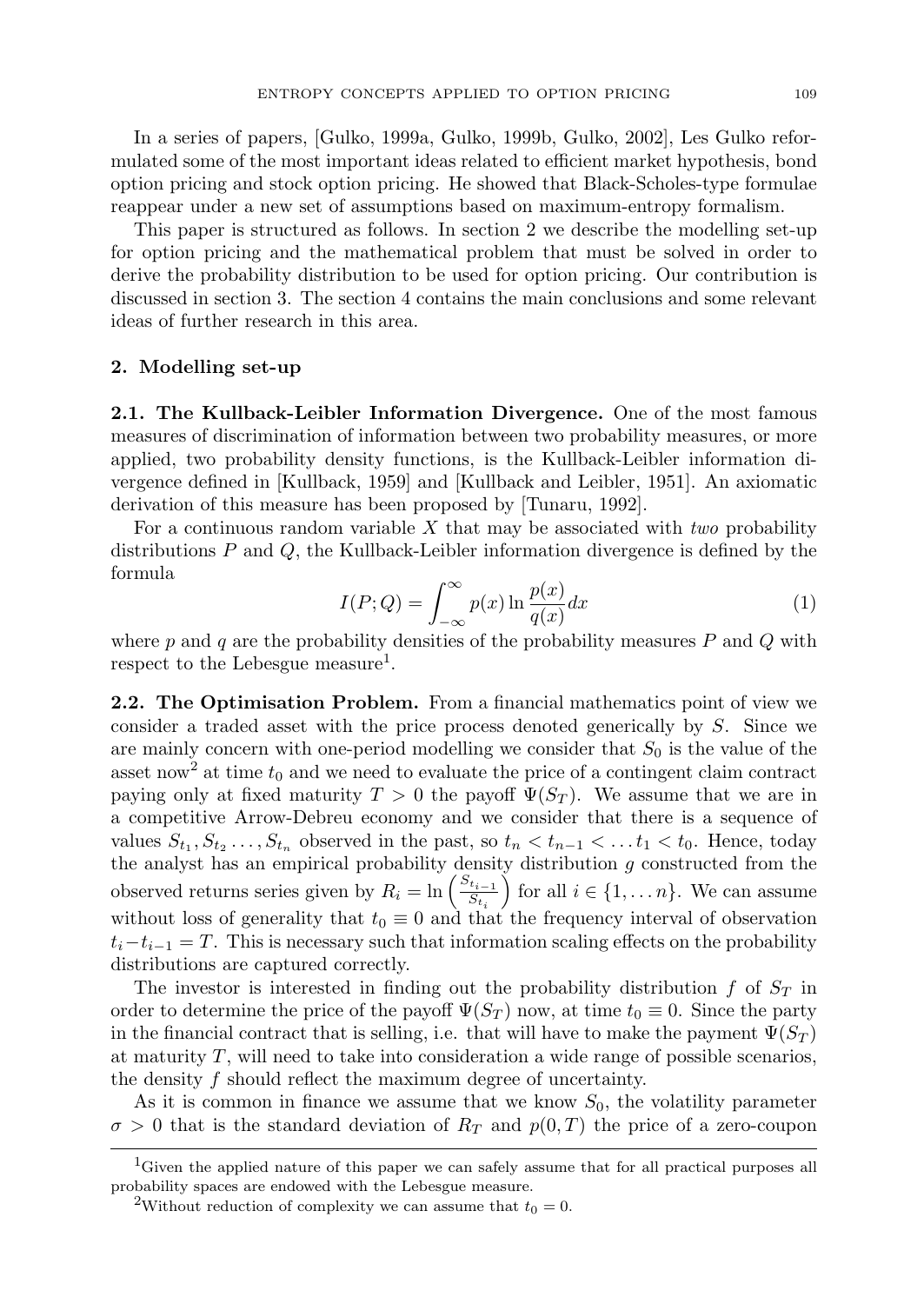bond price with maturity  $T$ . Moreover, we shall assume that the market representative agent's belief of the distribution of feasible values of the final asset price  $S_T$  is fully characterised by maximum uncertainty.

Thus, here we generalise the entropy pricing theory proposed by [Gulko, 1999b] and we shall assume that the market agent's beliefs on  $S_T$  are encapsulated into the probability density  $f(R_T)$  with the support of all states given by  $\mathcal D$ , that can be either the entire line R or a smaller interval. [Gulko, 1999b] uses the Shannon entropy  $H(f)$ as a measure of market pricing uncertainty. One criticism that can be brought about this measure is that it ignores completely valuable information from the past about the asset price returns  $R$ . We would like to identify the probability density  $f$  of the future return/state price  $S_T$  given the current knowledge of the empirical distribution  $g(R_T)$ . Our proposed solution is to use the Kullback-Leibler information divergence to define an improved measure of market uncertainty. Therefore, extending the entropy option pricing principle in [Gulko, 1999b], we propose

**Assumption 2.1.** The market uncertainty index at a future time  $T > 0$  about  $R_T$ is given by

$$
J(f;g) = -\int_{-\infty}^{\infty} f(R_T) \ln \frac{f(R_T)}{g(R_T)} dR_T
$$
\n(2)

Clearly  $J(f; g) = -I(f; g)$ . Since  $I(f; g)$  has been used to define the Principle of Minimum Discrimination Information (MDI) which in few words works like this: based on the arrival of new information, a new distribution  $f$  is selected such that is the closest possible to the original distribution  $g$ . In order to maintain a parallel approach with [Gulko, 1999b] we would like to maximize  $J(f;g)$  which is equivalent to minimize  $I(f; q)$ . We are searching for the probability density f that maximizes  $J(f; q)$ , or equivalently minimize  $I(f; q)$ , subject to some externally imposed conditions provided by Finance theory. The problem we would like to solve is given in the following proposition.

*Problem*: At time zero assuming that we know  $S_0, r, p(0, T), \sigma^2$  the minimum information deviance probability density  $f(R_T)$  solves the problem

$$
\min_{f} I(f;g) \tag{3}
$$

subject to

$$
\int_{-\infty}^{\infty} f(R_T) dR_T = 1 \tag{4}
$$

$$
f(R_T) > 0 \quad \forall R_T > 0 \tag{5}
$$

$$
E_f(R_T) = \mu \tag{6}
$$

$$
var_f(R_T) = \sigma^2 \tag{7}
$$

The optimisation problem above has the objective  $\int_{-\infty}^{\infty} f(R_T) \ln \frac{f(R_T)}{g(R_T)} dR_T$  which is a convex functional on the convex set of probability densities defined over  $(-\infty, \infty)$ .

In order to solve this problem one can use use calculus of variations for optimisation of functionals as described in [Luenberger, 1969]. [Friedman et al., 2010] applied the above framework to distribution identification from a large family of skewed generalized  $t$  distribution proposed in finance by [Theodossiou, 1998].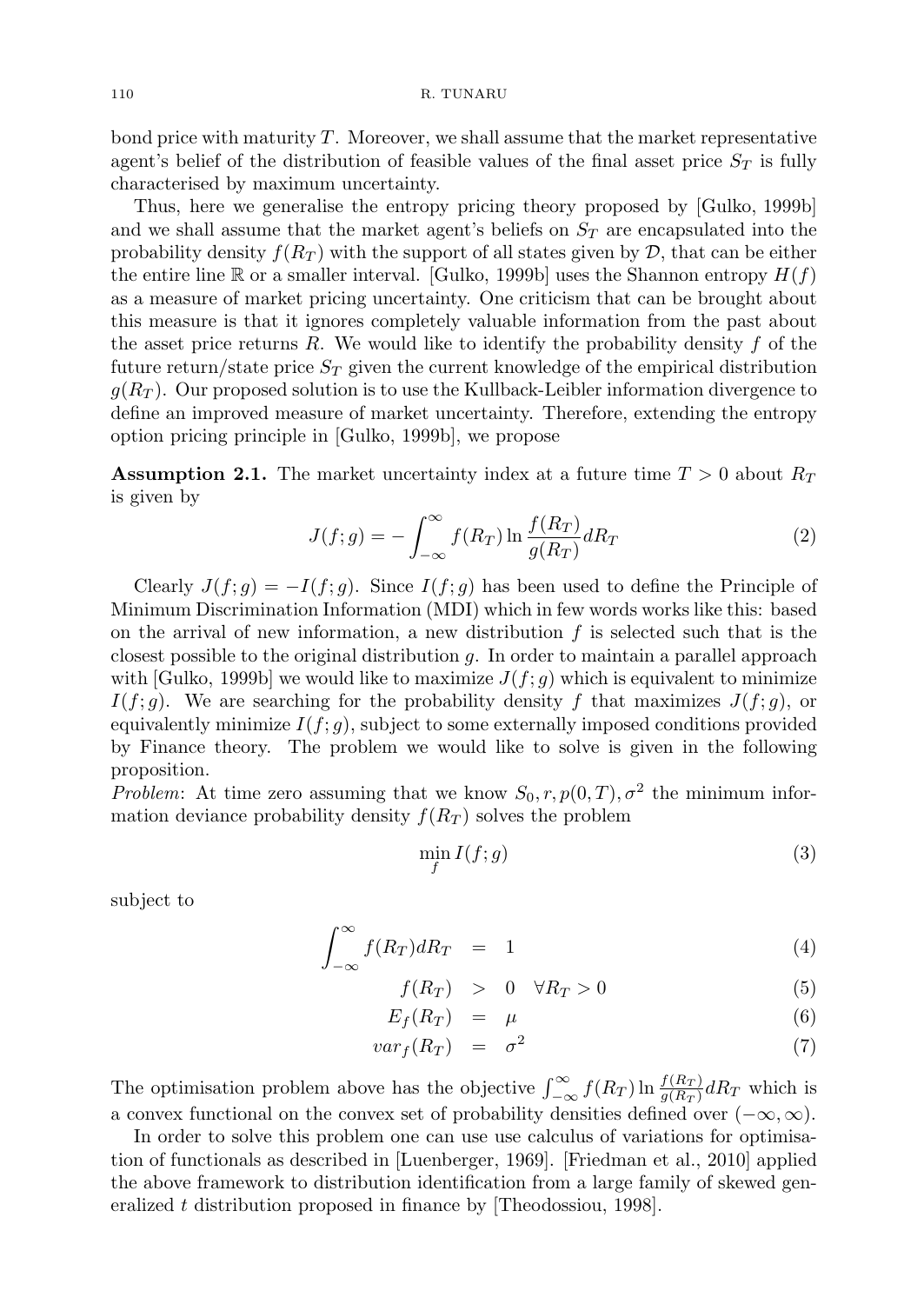#### 3. Financial Applications of Informational Measures

## 3.1. Option Pricing by minimisation of the Kullback-Leibler divergence measure.

Proposition 3.1. *The distribution minimizing the information divergence given by the Kullback-Leibler functional I(f;g), and that satisfies the conditions*

$$
\int_{-\infty}^{\infty} f(R_T) dR_T = 1 \tag{8}
$$

$$
f(R_T) > 0 \quad \forall R_T \tag{9}
$$

$$
E_f(R_T) = \mu \tag{10}
$$

$$
E_f(R_T^2) = \sigma^2 - \mu^2 \tag{11}
$$

*has a gaussian kernel.*

The proof is based on the calculus of variations for optimisation of functionals described in [Luenberger, 1969]. To this end, as in [Avellaneda, 1998], see also [Borwein et al., 2003], consider the dual problem described by the Lagrangian operator

$$
\mathcal{L}(f(R_T), \lambda_1, \lambda_2) = I(f; g) + \lambda_1 \left(\mu - \int_{-\infty}^{\infty} R_T f(R_T) dR_T\right) + \n+ \lambda_2 \left(\sigma^2 - \mu^2 - \int_{-\infty}^{\infty} R_T^2 f(R_T) dR_T\right) \n+ \lambda_0 \left(\int_{-\infty}^{\infty} f(R_T) dR_T - 1\right) + \int_{-\infty}^{\infty} f(R_T) \psi(R_T) dR_T
$$

that has the Lagrange multipliers  $\lambda_1, \lambda_2, \lambda_0, \psi$ . The dual problem is

$$
\max_{\lambda,\lambda_0,\psi} \min_{f} \mathcal{L}(f(R_T),\lambda_1,\lambda_2) \tag{12}
$$

which is a concave problem in parameters  $\lambda_1, \lambda_2$  and  $\psi$ .

The solution to our optimisation problem is given by those values of parameters  $\lambda_1, \lambda_2$  and  $\psi$  coming out of the Euler-Lagrange equation

$$
\frac{\partial \mathcal{L}}{\partial f} + \frac{d}{dR_T} \left( \frac{\partial \mathcal{L}}{\partial f'} \right) = 0 \tag{13}
$$

Remarking that the operator  $\mathcal{L}(f, R_T)$  is independent<sup>3</sup> of the derivative  $f' =$  $df(R_T)$  $\frac{d(R_T)}{dR_T}$ , the Euler-Lagrange equation is

$$
\ln f + 1 - \ln g - \lambda_1 R_T - \lambda R_T^2 + \lambda_0 + \psi(R_T) = 0 \tag{14}
$$

Using now the Karush-Kuhn-Tucker conditions leads to set  $\psi(R_T) = 0$  and after the probability density normalising condition we get the solution

$$
f(R_T) = \frac{g(R_T) \exp\left[\lambda_0 - 1 + \lambda_1 R_T + \lambda R_T^2\right]}{\int_{-\infty}^{\infty} g(x) \exp\left[\lambda_0 - 1 + \lambda_1 x + \lambda x^2\right] dx}
$$
(15)

This solution by design also satisfies the positivity constraint (9) and probability density normalisation (8). Furthermore, since for any fixed g the functional  $I(f;g)$  is

<sup>&</sup>lt;sup>3</sup>Tacitly we are assuming that the probability density f is smooth enough such that  $f'$  does exist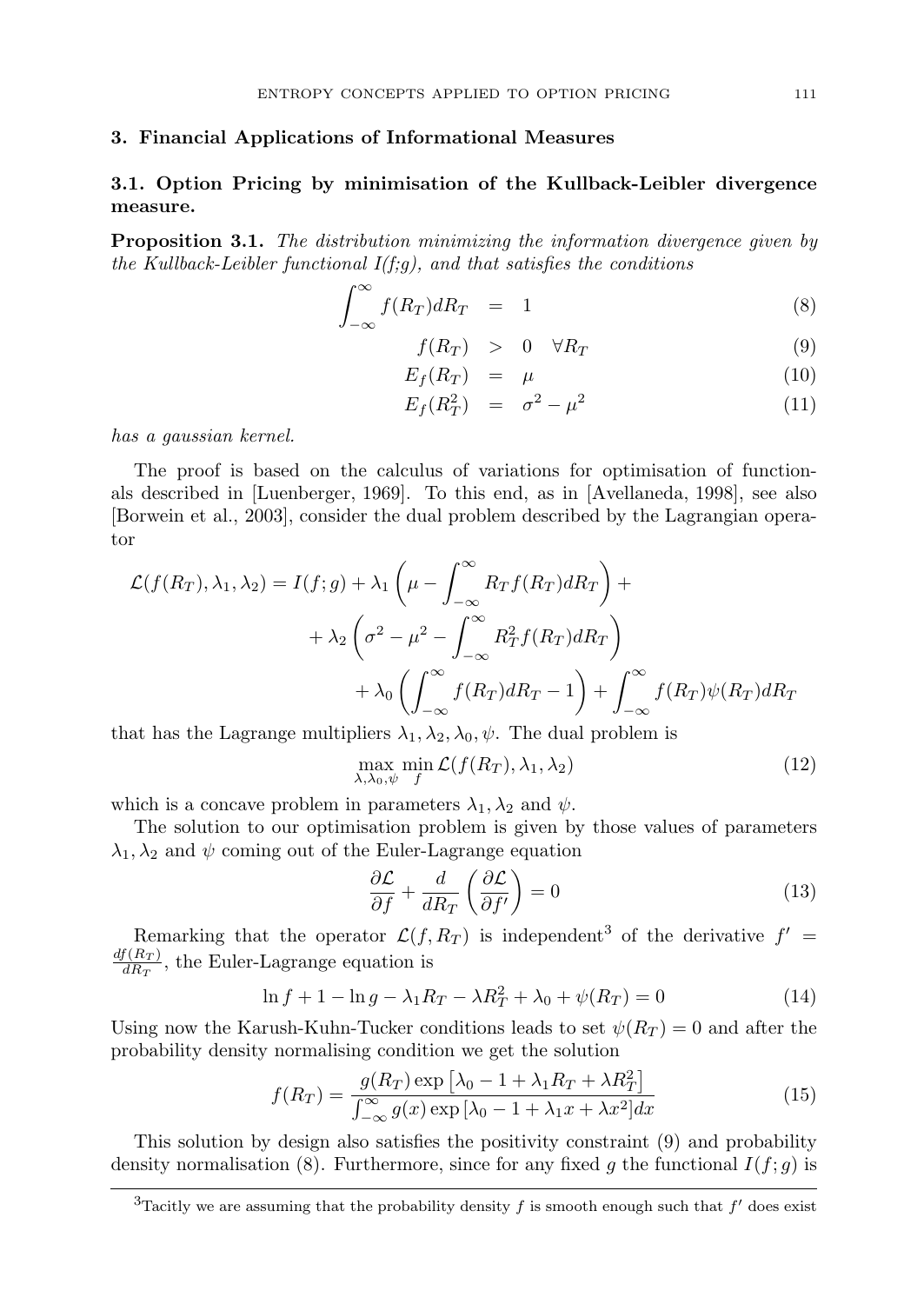a convex functional over the convex set of probability densities defined over the real set  $\mathbb{R}$ , it follows that the probability density given in (15) is a global optimiser.

The family of distributions described by (15) encompasses the family of gaussian distributions, for example when  $q$  is a constant, but it is much more general. While the case of entropy maximization subject to moment constraints has been well-studied in the literature such that we know that if only the first moment is fixed then the distribution that maximizes the entropy is the exponential distribution, and when the first two moments are fixed is the gaussian distribution, one cannot draw similar conclusions when trying to minimize the Kullback-Leibler information divergence measure. The reference probability distribution  $q$  is complicating things.

Given the general form arrived at in (15) we can try to prove the existence of a solution and study the uniqueness of this solution. Based on  $(15)$  the conditions  $(8),(10)$ and (11) are written as

$$
H_0(\lambda_0, \lambda_1, \lambda_2) \equiv \int_{-\infty}^{\infty} g(x) e^{\lambda_0 - 1 + \lambda_1 x + \lambda_2 x^2} dx = 1 \tag{16}
$$

$$
H_1(\lambda_0, \lambda_1, \lambda_2) \equiv \int_{-\infty}^{\infty} x g(x) e^{\lambda_0 - 1 + \lambda_1 x + \lambda_2 x^2} dx = \mu \tag{17}
$$

$$
H_2(\lambda_0, \lambda_1, \lambda_2) \equiv \int_{-\infty}^{\infty} x^2 g(x) e^{\lambda_0 - 1 + \lambda_1 x + \lambda_2 x^2} dx = \sigma^2 - \mu^2 \tag{18}
$$

For reasons that will become clear immediately we assume that the distribution we are searching for has finite moments up to order four, that is  $m_3$  and  $m_4$  exists and they are finite. Following an idea from [Calin and Udriste, 2014], denoting by  $\Delta$ the determinant det  $\left(\frac{\partial H_i}{\partial \lambda_j}\right)$  $i,j \in \{0,1,2\}$ , by Inverse Function Theorem, the system (16) has a unique solution when  $\Delta \neq 0$ . Observe now that

$$
\frac{\partial H_0}{\partial \lambda_0} = \int_{-\infty}^{\infty} g(x)e^{\lambda_0 - 1 + \lambda_1 x + \lambda_2 x^2} dx = 1
$$
\n
$$
\frac{\partial H_0}{\partial \lambda_1} = \int_{-\infty}^{\infty} x g(x)e^{\lambda_0 - 1 + \lambda_1 x + \lambda_2 x^2} dx = \mu
$$
\n
$$
\frac{\partial H_0}{\partial \lambda_2} = \int_{-\infty}^{\infty} x^2 g(x)e^{\lambda_0 - 1 + \lambda_1 x + \lambda_2 x^2} dx = \sigma^2 - \mu^2
$$
\n
$$
\frac{\partial H_1}{\partial \lambda_0} = \int_{-\infty}^{\infty} x g(x)e^{\lambda_0 - 1 + \lambda_1 x + \lambda_2 x^2} dx = \mu
$$
\n
$$
\frac{\partial H_1}{\partial \lambda_1} = \int_{-\infty}^{\infty} x^2 g(x)e^{\lambda_0 - 1 + \lambda_1 x + \lambda_2 x^2} dx = \sigma^2 - \mu^2
$$
\n
$$
\frac{\partial H_1}{\partial \lambda_2} = \int_{-\infty}^{\infty} x^3 g(x)e^{\lambda_0 - 1 + \lambda_1 x + \lambda_2 x^2} dx = m_3
$$
\n
$$
\frac{\partial H_2}{\partial \lambda_0} = \int_{-\infty}^{\infty} x^2 g(x)e^{\lambda_0 - 1 + \lambda_1 x + \lambda_2 x^2} dx = \sigma^2 - \mu^2
$$
\n
$$
\frac{\partial H_2}{\partial \lambda_1} = \int_{-\infty}^{\infty} x^3 g(x)e^{\lambda_0 - 1 + \lambda_1 x + \lambda_2 x^2} dx = m_3
$$
\n(19)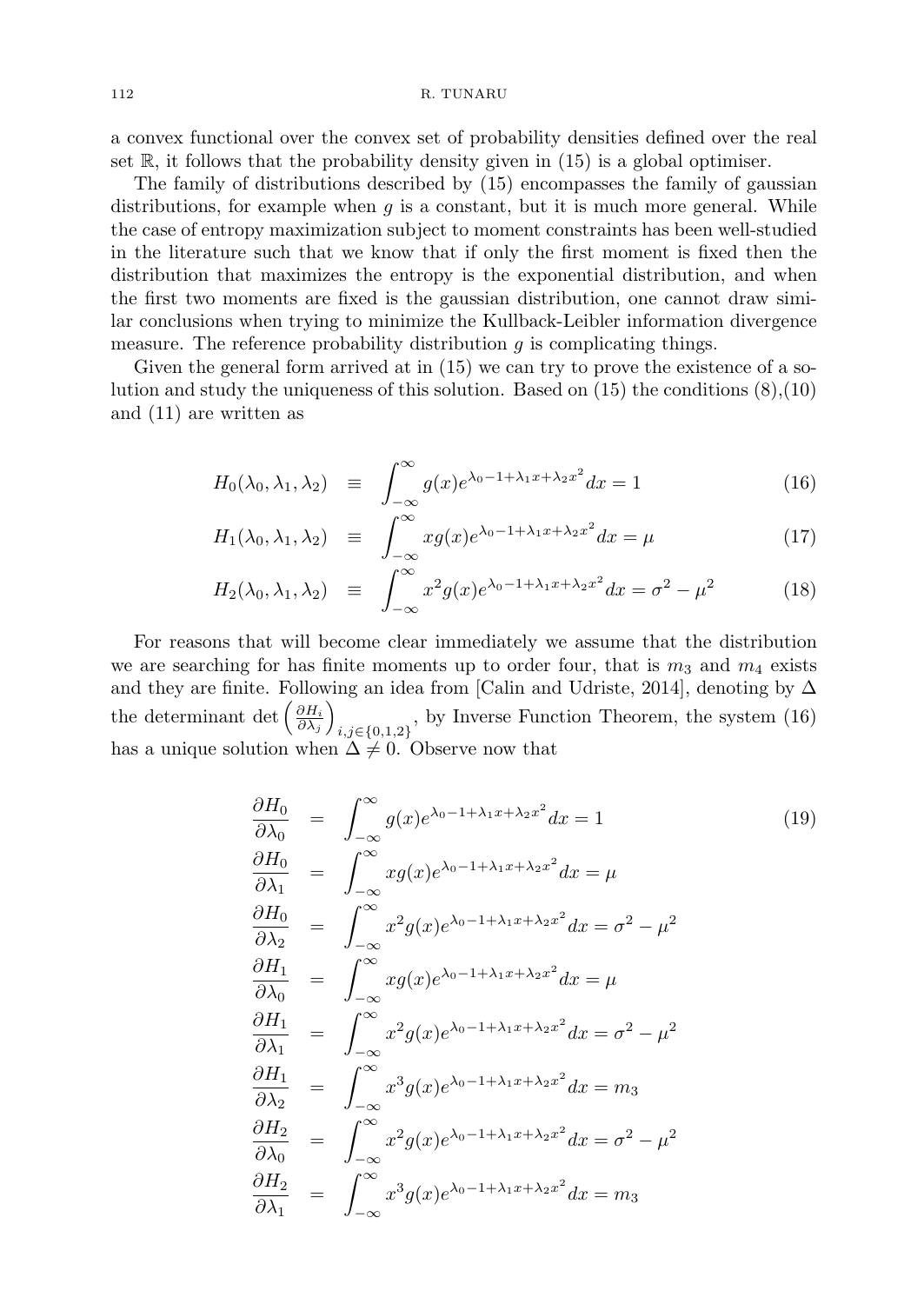$$
\frac{\partial H_2}{\partial \lambda_2} = \int_{-\infty}^{\infty} x^4 g(x) e^{\lambda_0 - 1 + \lambda_1 x + \lambda_2 x^2} dx = m_4
$$

Thus, the condition  $\Delta \neq 0$  is equivalent to the condition

$$
(\sigma^2 - \mu^2)[(\sigma^2 - \mu^2)^2 - 2\mu m_3] \neq m_4 \sigma^2 - m_3^2
$$
 (20)

This condition is a necessary condition for the existence and uniqueness of the distribution with minimum Kullback-Leibler divergence and it is less known in the option pricing and calibration financial mathematics literature.

Another important observation regarding the solution (15) is that, when  $g \equiv 1$ , the solution obtained belongs to the gaussian family. Given that the mean and variance are fixed from conditions (10) and (11), it follows that the Kullback-Leibler uncertainty maximised, or minimum divergence, distribution is  $N(\mu, \sigma^2)$ . This will automatically imply a lognormal distribution for the underlying variable  $S_T$  given by the parameters  $\mu$  and  $\sigma$ . Hence  $E(S_T) = \exp(\mu + \sigma^2/2)$ .

Hence, we were able to arrive at a solution describing a Black-Scholes world, *without* the assumptions of a Black-Scholes model, no continuous-time model for the underlying asset, no requirement of a complete market [Bjork, 2009]. This approach may prove very useful in the context of real options where the underlying asset is only observable but no tradeable. For example, if  $S_T$  is the value of a real-estate index, one can observe the values for  $S_T$  but will not be able to buy and sell that index. Similarly,  $S_T$  could be a weather index difference– again not tradable but only observable–, or it could be the GDP of a country.

In addition, it works similarly in a multidimensional set-up, preserving the gaussian distribution that is closed under marginalisation and conditioning. Hence, the solutions found under the Kullback-Leibler uncertainty maximization will be consistent across different dimensions.

When the underlying index is tradeable some identifications or comparisons can be made. Notice that the mean condition over the returns space  $R<sub>T</sub>$  will lead to the the well-known martingale condition  $E_f[S_T p(0,T)] = S_0$  for asset pricing [Bjork, 2009], only when  $\mu = \ln(1/p(0,T)) - \frac{\sigma^2}{2}$  $\frac{1}{2}$ . Then the Kullback-Leibler uncertainty maximised distribution will coincide with the risk-neutral distribution derived under a complete market defined by the Black-Scholes model. In that case,  $\sigma^2 = \sigma_{BS}^2(T - t)$ .

**3.2. Multivariate set-up.** Furthermore, if now  $\mathbf{R}_T \in \mathbb{R}^d$ , that is we work in a multivariate set-up, with d underlying asset having the vector of returns  $\mathbf{R}_T$  =  $(R_T^{(1)}, \ldots, R_T^{(d)})$  then our problem to recover the distribution  $f(\mathbf{R}_T)$  that minimizes the Kullback-Leibler divergence measure

$$
\min I(f;g) = \min \int_{\mathbb{R}^d} f(\mathbf{R}_T) \ln \frac{f(\mathbf{R}_T)}{g(\mathbf{R}_T)} d\mathbf{R}_T
$$
\n(21)

subject to the conditions

$$
\int_{\mathbb{R}^d} f(\mathbf{R}_T) d\mathbf{R}_T = 1 \tag{22}
$$

$$
f(\mathbf{R}_T) > 0 \quad \forall \mathbf{R}_T \tag{23}
$$

$$
E_f(\mathbf{R}_T) = \mu \tag{24}
$$

$$
COVAR_f(\mathbf{R}_T) = \Sigma \tag{25}
$$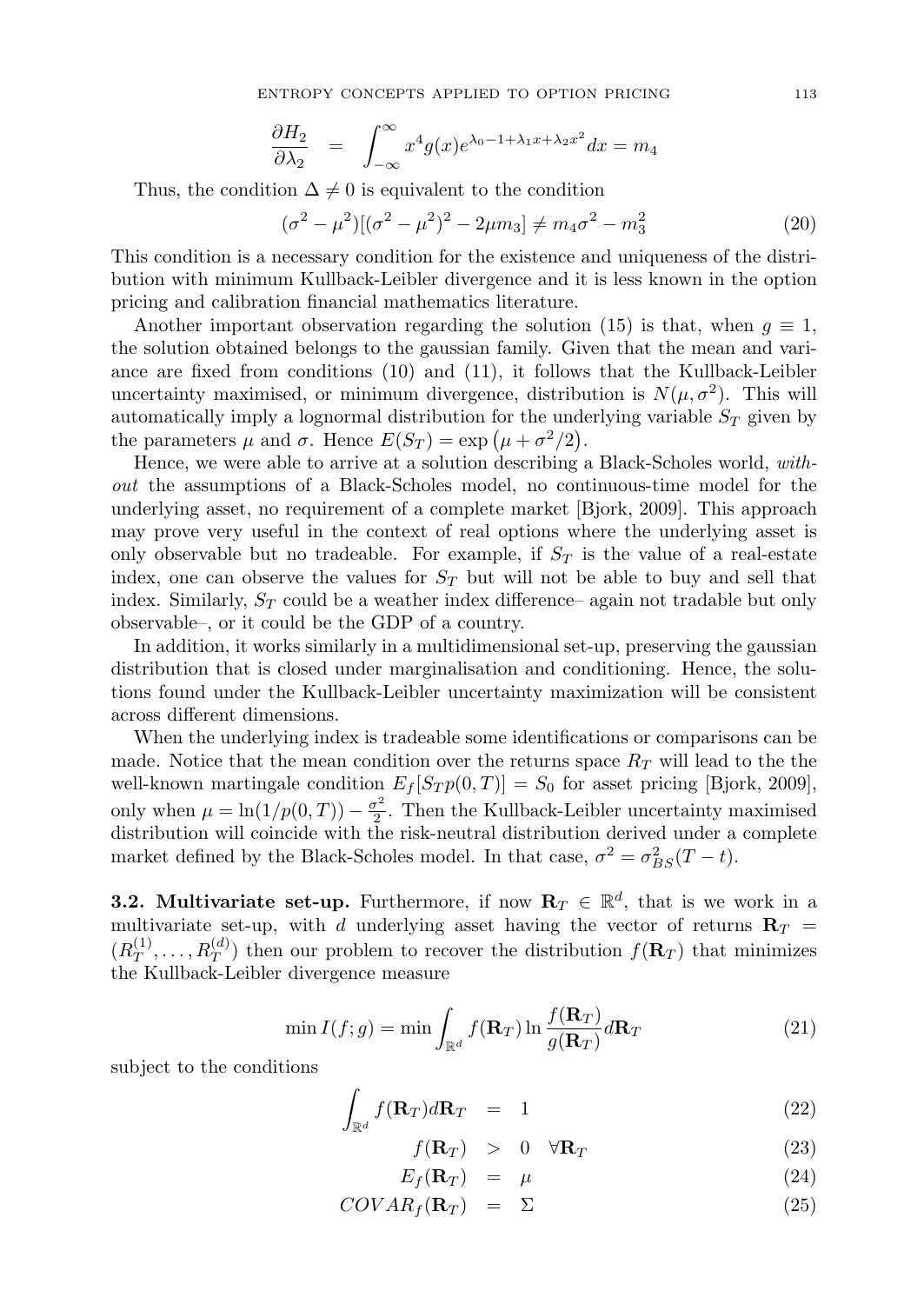again has a solution given by the multivariate gaussian distribution

$$
f(\mathbf{R}_d) \propto \frac{1}{\sqrt{\det(\Sigma)}} \exp\left[-\frac{1}{2}(\mathbf{R}_T - \mu)^\top \Sigma^{-1}(\mathbf{R}_T - \mu)\right]
$$
(26)

as proved by [Kapur, 1989].

3.3. Option Pricing by Minimising the informational energy. An informational energy concept was introduced by [Onicescu, 1966], see also [Perez, 1966]. The information energy associated with a probability density  $p$  is defined by the functional

$$
IE(p) = \int_{-\infty}^{\infty} p^2(x) dx
$$
 (27)

It is known that  $IE$  is a convex functional and it is invariant under measure preserving transformations. Overall it has similar properties to the Shannon entropy and it has been introduced as a measure of randomness of a probability system. A discussion based on an axiomatic approach is discussed in [Theodorescu, 1977].

For the purposes of applications to finance one can assume without reduction of generality that the probability density behind the model is continuous. Furthermore, if one is also prepared to accept that the tails of the distribution given by  $p$  decay to zero asymptotically one can prove, see [Calin and Udriste, 2014], the following result:

Proposition 3.2. *If* p *is a probability density function on* R *such that it satisfied both conditions:*

- (1) p *is continuous*
- $(2)$   $\lim_{x\to\pm\infty} p(x) = 0$ *then*  $IE(p) = \int_{-\infty}^{\infty} p^2(x) dx < \infty$ .

[Gulko, 1999b] suggested that one may aim to work with the information energy functional defined in (27), although he has not called it on its name, as an alternative to entropy optimisation. In this case the problem we need to solve is

$$
\min_{f} \int_{-\infty}^{\infty} f^2(R_T) dR_T \tag{28}
$$

subject to

$$
\int_{-\infty}^{\infty} f(R_T) dR_T = 1 \tag{29}
$$

$$
f(R_T) > 0 \quad \forall R_T \tag{30}
$$

$$
E_f(R_T) = \mu \tag{31}
$$

$$
E_f(R_T^2) = \sigma^2 - \mu^2 \tag{32}
$$

One can proceed again by Lagrangian optimisation.

$$
\mathcal{L}(f(R_T), \lambda_1, \lambda_2) = IE(f) + \lambda_1 \left(\mu - \int_{-\infty}^{\infty} R_T f(R_T) dR_T\right) \n+ \lambda_2 \left(\sigma^2 - \mu^2 - \int_{-\infty}^{\infty} R_T^2 f(R_T) dR_T\right) \n+ \lambda_0 \left(\int_{-\infty}^{\infty} f(R_T) dR_T - 1\right) + \int_{-\infty}^{\infty} f(R_T) \psi(R_T) dR_T
$$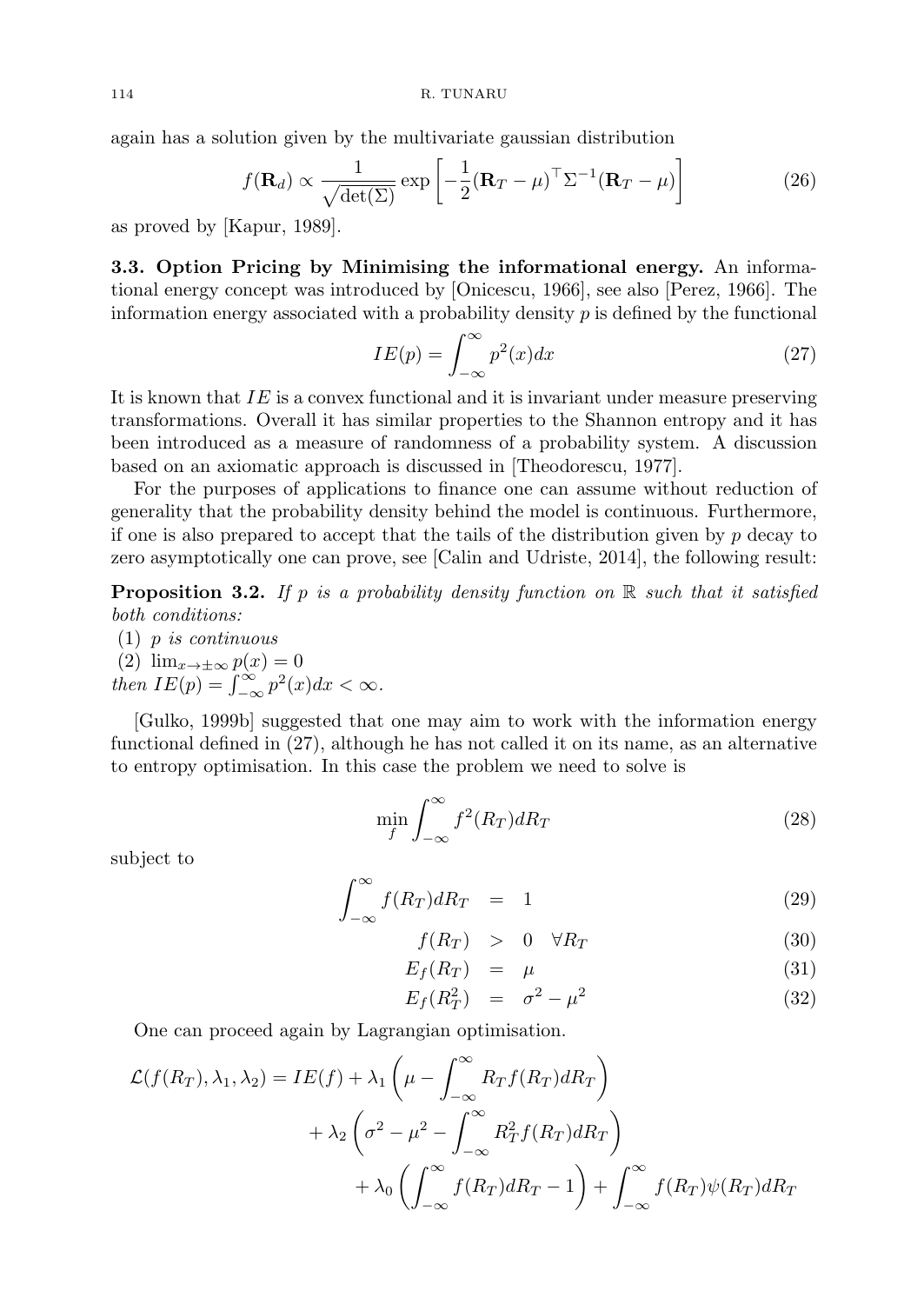that has the Lagrange multipliers  $\lambda_1, \lambda_2, \lambda_0, \psi$ . The dual problem is

$$
\max_{\lambda,\lambda_0,\psi} \min_{f} \mathcal{L}(f(R_T), \lambda_1, \lambda_2) \tag{33}
$$

which is a concave problem in parameters  $\lambda_1, \lambda_2$  and  $\psi$ .

We need to solve out the Euler-Lagrange equation

$$
\frac{\partial \mathcal{L}}{\partial f} + \frac{d}{dR_T} \left( \frac{\partial \mathcal{L}}{\partial f'} \right) = 0 \tag{34}
$$

The operator  $\mathcal{L}(f, R_T)$  is independent of the derivative  $f' = \frac{df(R_T)}{dR_T}$  $\frac{d(R_T)}{dR_T}$ , the Euler-Lagrange equation is

$$
2f + 1 - \lambda_1 R_T - \lambda_2 R_T^2 + \lambda_0 + \psi(R_T) = 0
$$
\n(35)

From the Karush-Kuhn-Tucker conditions we can impose  $\psi(R_T) = 0$ . Then the probability density function, up to a normalising constant, is given by

$$
f(R_T) \propto \frac{1}{2} \left[ \lambda_1 R_T + \lambda_2 R_T^2 - 1 \right] \tag{36}
$$

The problem here is that conditions (29) and (30) would be impossible to be satisfied given that the support of the sought probability distributions is R. The solution comes from a more accurate interpretation, from a theoretical point of view of the underlying random variable  $R_T$ . Since this variable represents the percentage return of the underlying stock price  $S_T$ , the minimum value of this variable is clearly -1. The maximum value is mathematically infinite but financially it is also upper bounded, albeit the exact value of the upper bound  $B$  may not be known. Therefore, we should search for distributions having support in an interval  $[-1, B]$ , where  $B > 0$ is a very large number. Then

$$
f(R_T) \propto \frac{\frac{1}{2} \left[ \lambda_1 R_T + \lambda_2 R_T^2 - \lambda_0 \right]}{\int_{-1}^B \frac{1}{2} \left[ \lambda_1 x + \lambda_2 x^2 - \lambda_0 \right] dx}
$$
 (37)

This is achieved by considering the Lagrangian operator

$$
f(x) \rightarrow \int_{-1}^{B} \mathcal{L}(f(x), x) dx
$$
  
= 
$$
\int_{-1}^{B} f^{2}(x) dx - \lambda_{0} \left[ \int_{-1}^{B} f(x) dx - 1 \right]
$$
  

$$
-\lambda_{1} \left[ \int_{-1}^{B} x f(x) dx - \mu \right]
$$
  

$$
-\lambda_{2} \left[ \int_{-1}^{B} x^{2} f(x) dx - (\sigma^{2} - \mu^{2}) \right]
$$

Denoting by  $\delta^2 \equiv \sigma^2 - \mu^2$ , in short notation the Lagrangian operator is given by  $\mathcal{L}(f, x) = f^2 - \lambda_0(f - 1) - \lambda_1(xf - \mu) - \lambda(x^2f - \delta^2)$ 

Hence, requiring that  $\frac{\partial \mathcal{L}}{\partial f} = 0$  leads to the equation

$$
2f - \lambda_0 - \lambda_1 x - \lambda_2 x^2 = 0
$$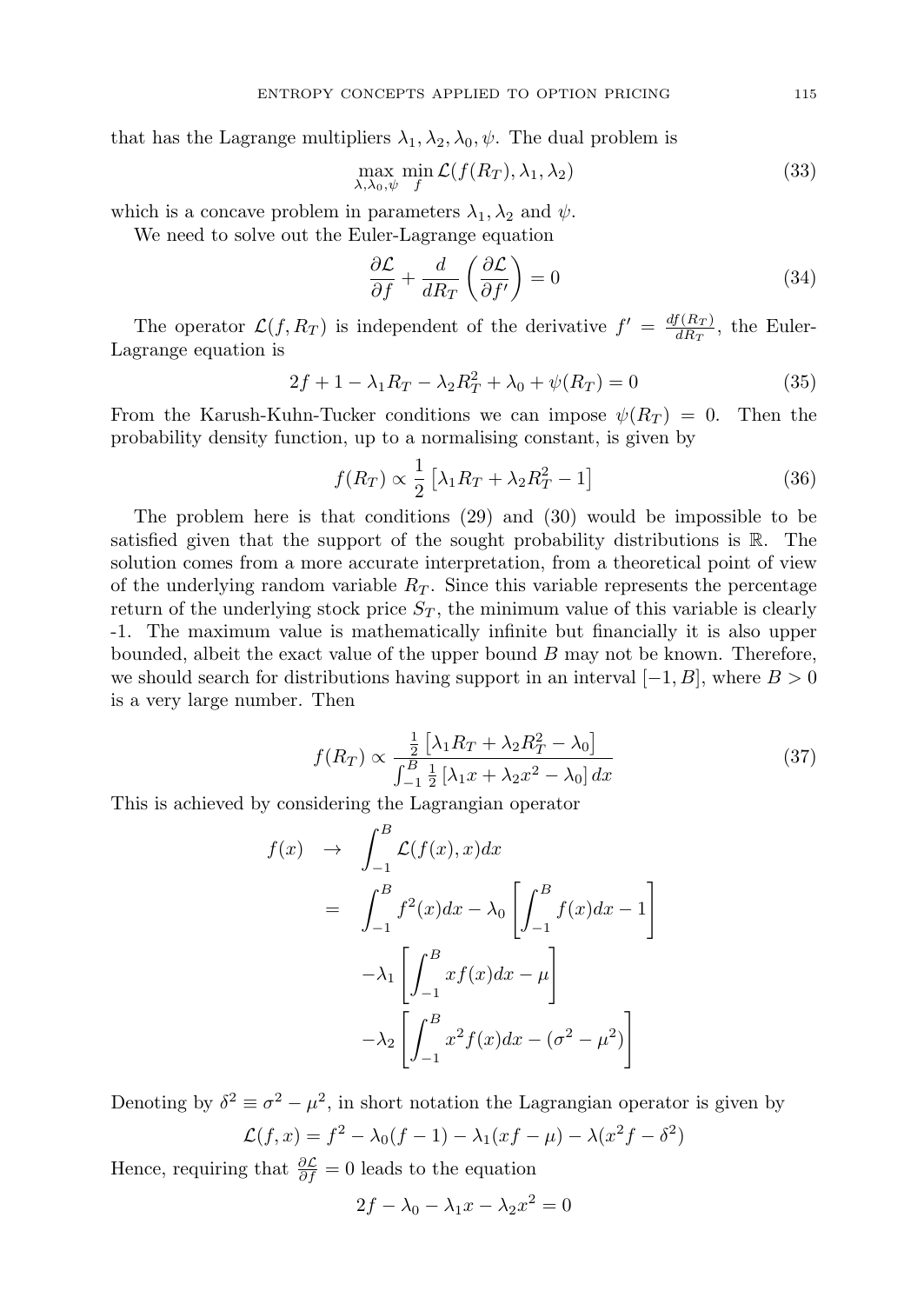from which one obtains the solution (37).

The  $\lambda$  parameters are obtained from the moment conditions. Thus, the parameters  $\lambda$  are the solution to the following system of linear equations

$$
\begin{cases} \lambda_0(B+1) + \frac{\lambda_1}{2}(B^2 - 1) + \frac{\lambda_2}{3}(B^3 + 1) = 2\\ \lambda_0 \frac{B^2 - 1}{2} + \frac{\lambda_1}{3}(B^3 + 1) + \frac{\lambda_2}{4}(B^4 - 1) = 2\mu\\ \lambda_0 \frac{B^3 + 1}{2} + \frac{\lambda_1}{4}(B^4 - 1) + \frac{\lambda_2}{5}(B^5 + 1) = 2\delta^2 \end{cases}
$$

This solution will have a unique solution if and only if the following determinant is different from zero

$$
\begin{vmatrix}\nB+1 & \frac{1}{2}(B^2-1) & \frac{1}{3}(B^3+1) \\
\frac{1}{2}(B^2-1) & \frac{1}{3}(B^3+1) & \frac{1}{4}(B^4-1) \\
\frac{1}{3}(B^3+1) & \frac{1}{4}(B^4-1) & \frac{1}{5}(B^5+1)\n\end{vmatrix}
$$
\n(38)

Since the coefficient of the highest order  $B^9$  of this determinant is 0.0004629 we can conclude that for large enough  $B$  the above determinant is positive. However, how large B should be depends on a case by case basis.

#### 4. Conclusions and Further Research

One of the main challenges linked to the entropy methods describing maximization of uncertainty is to work with a dynamic stochastic process rather than a one-period probability distribution. One possibility would be to maximize the uncertainty along a path, obtain a price, and then average all prices similarly to a Monte Carlo approach.

The multi-dimensional case also needs to be revisited. An equivalent condition to (20) should be derived for the multi-dimensional case.

Onicescu's information energy is also used to define a dependency concept that considers the similarity between the probability distributions of two random variables. This concept has not been used in financial mathematics so far and it should be researched in the future.

#### References

- [1] M. Avellaneda, C. Friedman, R. Holmes, D. Samperi, Calibrating volatility surfaces via relativeentropy minimization, Applied Mathematical Finance (1997) 4, 37–64.
- [2] M. Avellaneda, Minimum-entropy calibration of asset-pricing models, International Journal of Theoretical and Applied Finance (1998) 1, 447–472.
- [3] A.F. Bariviera , M.B. Guercio, L.B. Martinez, O.A. Rosso, Libor at crossroads: Stochastic switching detection using information theory quantifiers, Chaos, Solitons and Fractals (2016) forthcoming, 1–11.
- [4] J. Borwein, R. Choksi, P. Marechal, Probability distributions of assets inferred from option prices via the principle of maximum entropy,  $SIAM$  Journal on Optimization (2003)  $14(2)$ , 464–478.
- [5] P.W. Buchen, M. Kelly, The maximum entropy distribution of an asset inferred from option prices, Journal of Financial and Quantitative Analysis (1996) 31(1), 143–159.
- [6] T. Bjork, Arbitrage Theory in Continuous Time, third edition, Oxford Finance Series, Oxford University Press, 2009.
- [7] P.K. Bhatia, On Measures of Information Energy, Information Sciences (1997) 97, 233–240.
- [8] O. Călin, C. Udriște, Geometric Modeling in Probability and Statistics, Springer, Berlin, 2014.
- [9] I. Csiszar, Why Least Squares and Maximum Entropy? An Axiomatic Approach to Inference for Linear Inverse Problems, Annals of Statistics (1991) 19, 2031–2066.
- [10] T.M. Cover, J.A. Thomas, Elements of Information Theory, Wiley, New York, 1991.